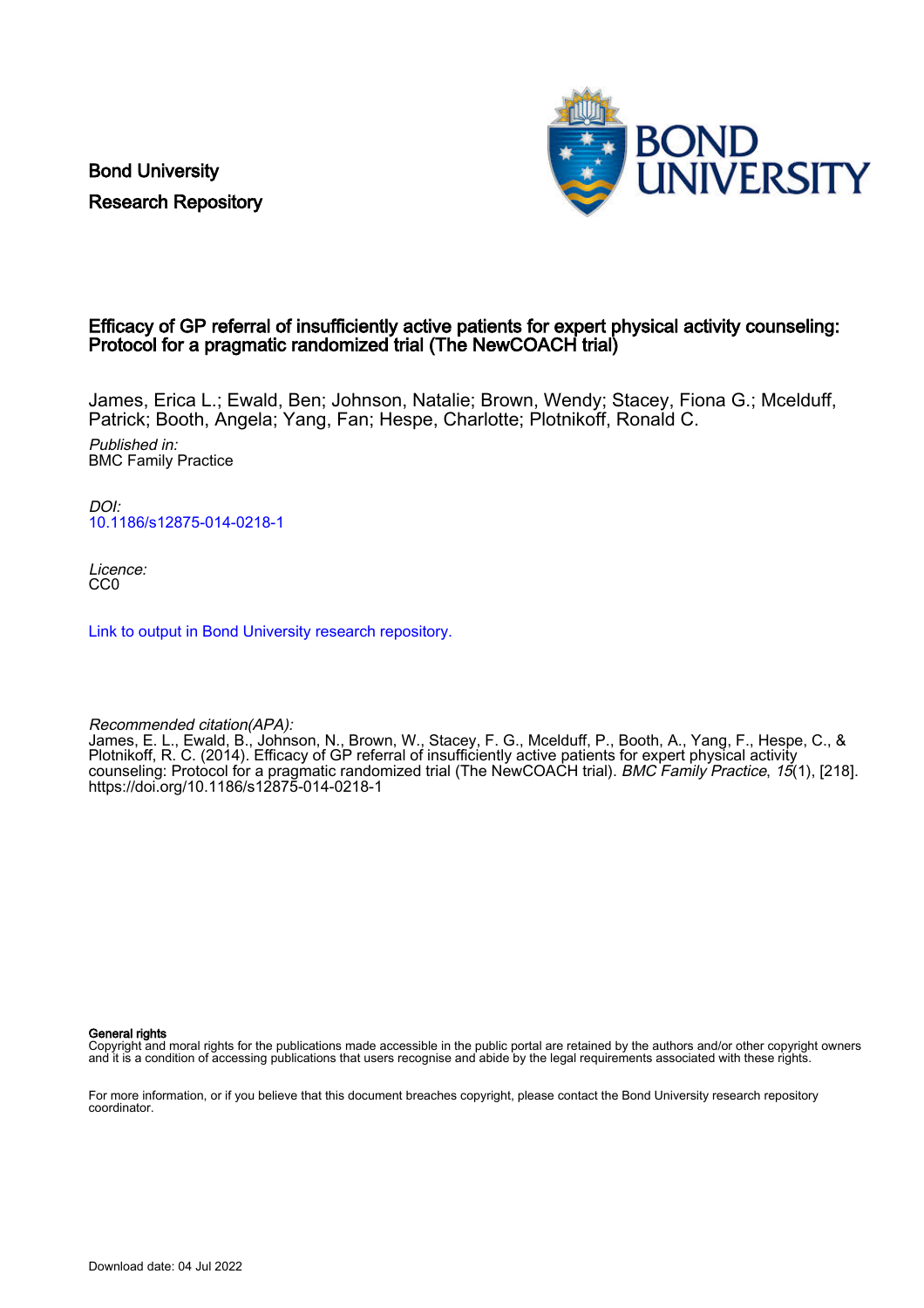# **STUDY PROTOCOL CONSUMING THE STUDY PROTOCOL**



# Efficacy of GP referral of insufficiently active patients for expert physical activity counseling: protocol for a pragmatic randomized trial (The NewCOACH trial)

Erica L James<sup>1,2,3,4\*</sup>, Ben Ewald<sup>1,3,4</sup>, Natalie Johnson<sup>1,2,4</sup>, Wendy Brown<sup>5</sup>, Fiona G Stacey<sup>1,2,3,4</sup>, Patrick Mcelduff<sup>1</sup> , Angela Booth<sup>1</sup>, Fan Yang<sup>6</sup>, Charlotte Hespe<sup>7</sup> and Ronald C Plotnikoff<sup>3,4</sup>

# Abstract

Background: Physical inactivity is fourth in the list of risk factors for global mortality. General practitioners are well placed to offer physical activity counseling but insufficient time is a barrier. Although referral to an exercise specialist is an alternative, in Australia, these allied health professionals are only publicly funded to provide face-to-face counseling to patients who have an existing chronic illness. Accordingly, this trial aims to determine the efficacy of GP referral of insufficiently active patients (regardless of their chronic disease status) for physical activity counseling (either face-to-face or predominately via telephone) by exercise specialists, based on patients' objectively assessed physical activity levels, compared with usual care. If the trial is efficacious, the equivalence and cost-effectiveness of face-to-face counseling versus telephone counseling will be assessed.

Methods: This three arm pragmatic randomized trial will involve the recruitment of 261 patients from primary care clinics in metropolitan and regional areas of New South Wales, Australia. Insufficiently active (less than 7000 steps/day) consenting adult patients will be randomly assigned to: 1) five face-to-face counseling sessions, 2) one face-to-face counseling session followed by four telephone calls, or 3) a generic mailed physical activity brochure (usual care). The interventions will operationalize social cognitive theory via a behavior change counseling framework. Participants will complete a survey and seven days of pedometry at baseline, and at three and 12 months post-randomization. The primary analyses will be based on intention-to-treat principles and will compare: (i) mean change in average daily step counts between baseline and 12 months for the combined intervention group (Group 1: face-to-face, and Group 2: telephone) and usual care (Group 3); (ii) step counts at 3 months post-randomization. Secondary outcomes include: self-reported physical activity, sedentary behavior, quality of life, and depression.

Discussion: If referral of primary care patients to exercise specialists increases physical activity, this process offers the prospect of systematically and sustainably reaching a large proportion of insufficiently active adults. If shown to be efficacious this trial provides evidence to expand public funding beyond those with a chronic disease and for delivery via telephone as well as face-to-face consultations.

Trial registration: Australian New Zealand Clinical Trials Registry [ACTRN12611000884909](https://www.anzctr.org.au/Trial/Registration/TrialReview.aspx?id=343302).

**Keywords:** Physical activity, Primary care, Referral, Pedometry

<sup>2</sup> Priority Research Centre for Health Behaviour, University of Newcastle, Callaghan, NSW, Australia

Full list of author information is available at the end of the article



© 2014 James et al.; licensee BioMed Central. This is an Open Access article distributed under the terms of the Creative Commons Attribution License [\(http://creativecommons.org/licenses/by/4.0\)](http://creativecommons.org/licenses/by/4.0), which permits unrestricted use, distribution, and reproduction in any medium, provided the original work is properly credited. The Creative Commons Public Domain Dedication waiver [\(http://creativecommons.org/publicdomain/zero/1.0/](http://creativecommons.org/publicdomain/zero/1.0/)) applies to the data made available in this article, unless otherwise stated.

<sup>\*</sup> Correspondence: [Erica.James@newcastle.edu.au](mailto:Erica.James@newcastle.edu.au) <sup>1</sup>

<sup>&</sup>lt;sup>1</sup> School of Medicine and Public Health, University of Newcastle, Callaghan, NSW, Australia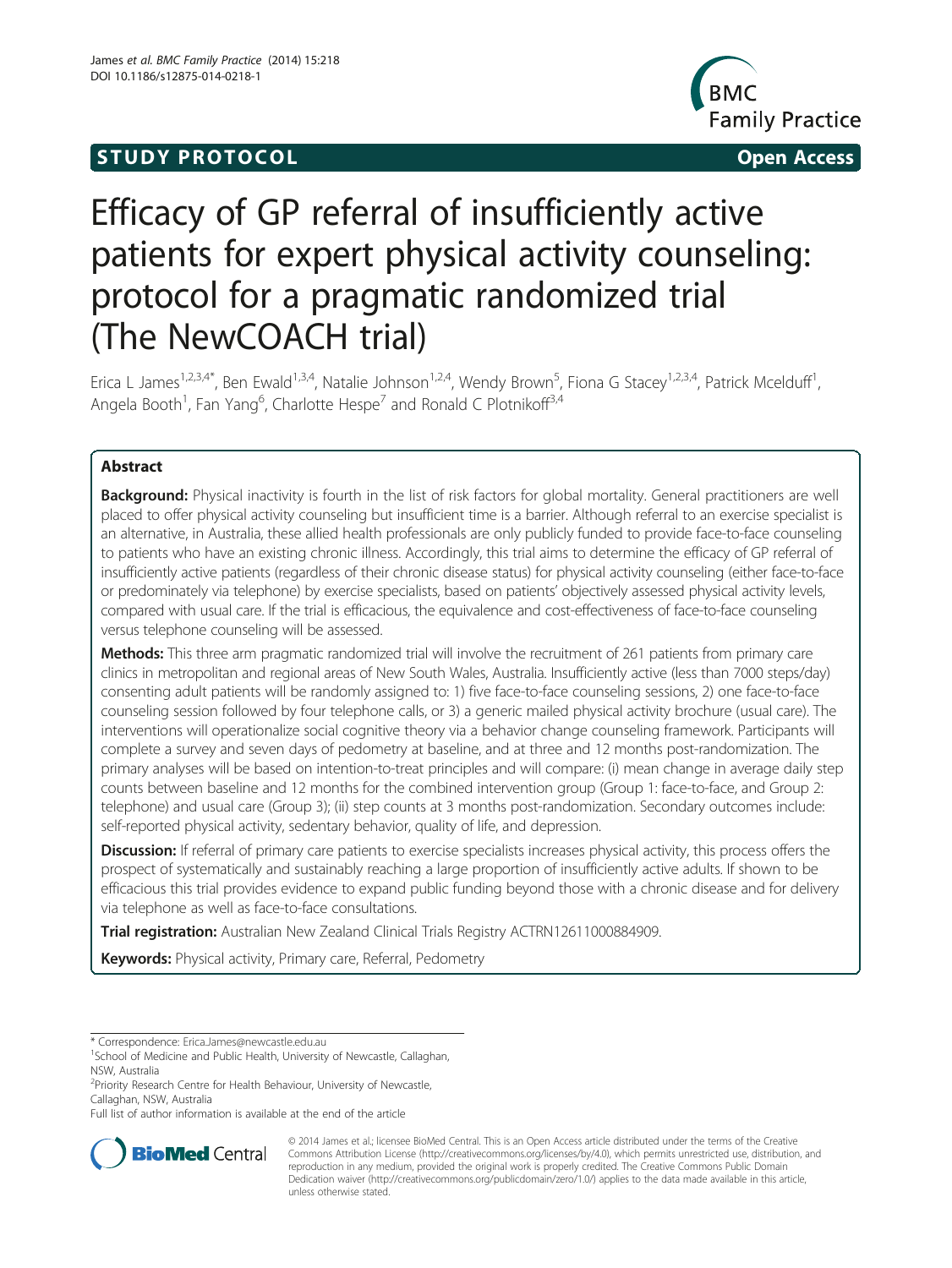## Background

Physical inactivity is fourth in the list of risk factors for global mortality  $[1]$  $[1]$ . In 2011–2012, fewer than 1 in 5 Australian adults met the threshold of 10,000 steps per day to confer a health benefit, with the mean (pedometerassessed) step count being 7,400 steps per day [[2,3](#page-9-0)]. As most (90%) Australian adults visit a General Practitioner (GP) at least once a year [\[4](#page-9-0)], GPs are well placed to provide physical activity counseling. However, evidence regarding the effectiveness of physical activity counseling by medical professionals is mixed [[4-6\]](#page-9-0). Only behavioral counseling interventions involving greater than 30 minutes of total patient contact time have shown beneficial effects on behavioral and intermediate health outcomes, and only interventions with more than 360 minutes of total patient contact time reported sustained benefits beyond 12 months [[6](#page-9-0)]. Effective physical activity counseling by GPs may not be feasible given that GPs generally identify a lack of time as a barrier to preventive counseling [[7](#page-9-0)-[14](#page-9-0)].

One alternative to physical activity counseling by GPs is the referral of patients to an exercise professional (variously referred to as 'exercise on prescription', 'GP exercise referral' or just an 'exercise referral' scheme). Although variations in delivery exist, exercise referral commonly involves a GP (or another member of the primary care team) identifying and referring a sedentary individual with evidence of at least one cardiovascular risk factor or existing chronic disease to a third party service (often a sports centre or leisure facility) [\[15](#page-9-0)]. This service then prescribes and monitors an exercise program (normally 12–14 weeks) often delivered at the sports/leisure centre [[16\]](#page-9-0). In the United Kingdom, contemporary exercise referral schemes were first set up around 1990, with more than 600 schemes now in operation [[17](#page-9-0)] all adhering to a core set of standards [[18](#page-9-0)]. The exercise referral model is also being established in primary care practice in other parts of Europe [[19,20](#page-9-0)] and is operationalized differently internationally. In New Zealand, referral schemes have tended to be delivered as part of 'Green Prescription' schemes administered through primary care settings with the support of trained telephone counselors [[21,22](#page-9-0)]. The Green Prescription is based around achieving daily time-based activity goals and has been shown to be efficacious in increasing and maintaining physical activity 12 months post-prescription [\[21\]](#page-9-0) and is cost-effective both in terms of relative cost per quality adjusted life year [[23](#page-9-0)] and per successful treatment [\[24\]](#page-9-0).

In Australia, the Federal Government has incorporated referral to Exercise Physiologists (EPs) as part of the government-funded Medicare scheme for adults with a diagnosed chronic disease (originally known as an Enhanced Primary Care Plan and now referred to as Chronic Disease Management (CDM) [[25](#page-9-0)]). EPs are university qualified

allied health professionals with skills in sports physiology and training and rehabilitation as well as in clinical exercise interventions for persons at high-risk of developing, or with existing chronic and complex, medical conditions and injuries. EPs that undergo additional supervised training and meet the accreditation criteria set by Exercise and Sports Science Australia (ESSA) are eligible to register with Medicare to provide subsidized services as part of CDM. Under CDM, GPs develop a care plan that includes referral to a range of allied health professionals with patients eligible for up to five Medicare-funded sessions with the identified allied health professionals in any calendar year. Patient eligibility for CDM is restricted to those with a chronic medical condition that has been (or is likely to be) present for six months or longer. Despite the availability of this program, only 1% of GP consultations are related to chronic disease management [[4](#page-9-0)], and EP consultations occur at a national rate of 2.6 consultations per 1000 people [[26](#page-9-0)]. There have been few evaluations of the efficacy or cost-effectiveness of the CDM planning and referral pathway [[27](#page-9-0)-[29](#page-9-0)].

A recent systematic review and meta-analysis of eight randomized controlled trials (5190 participants) assessing the impact of exercise referral schemes concluded that considerable uncertainty remains as to the efficacy of referral schemes for increasing physical activity, fitness or health indicators for people with or without a medical diagnosis, and whether they are an efficient use of resources [[17\]](#page-9-0). The review authors concluded there was significant heterogeneity across the current trials and recommended the conduct of further trials of these schemes, particularly ones that incorporate theorydriven interventions [[17\]](#page-9-0). In addition, since all but one of the included 8 trials relied on a self-report measure of physical activity, trials that use an objective measure of physical activity are required. All eight of the trials in the Pavey review [[17\]](#page-9-0) referred inactive patients to a structured, supervised exercise program that was typically 10–12 weeks in duration, and held at leisure centres, clinics, or parks. None of the trials utilized individual coaching by a qualified exercise professional, and the development of an individualized unsupervised exercise plan. Only three trials had follow-ups of 12 months, and none longer than 12 months.

Anokye and colleagues [[30\]](#page-9-0) examined the costeffectiveness of exercise referral schemes and concluded that whilst they are associated with a modest increase in lifetime costs and benefits, the cost-effectiveness is highly sensitive to small changes in the effectiveness and cost of schemes. It is therefore important to evaluate the various models of referral and compare cost-effectiveness for different delivery modes (e.g., face-to-face, telephone).

The NewCOACH pragmatic randomized controlled trial described here has two aims. Firstly to determine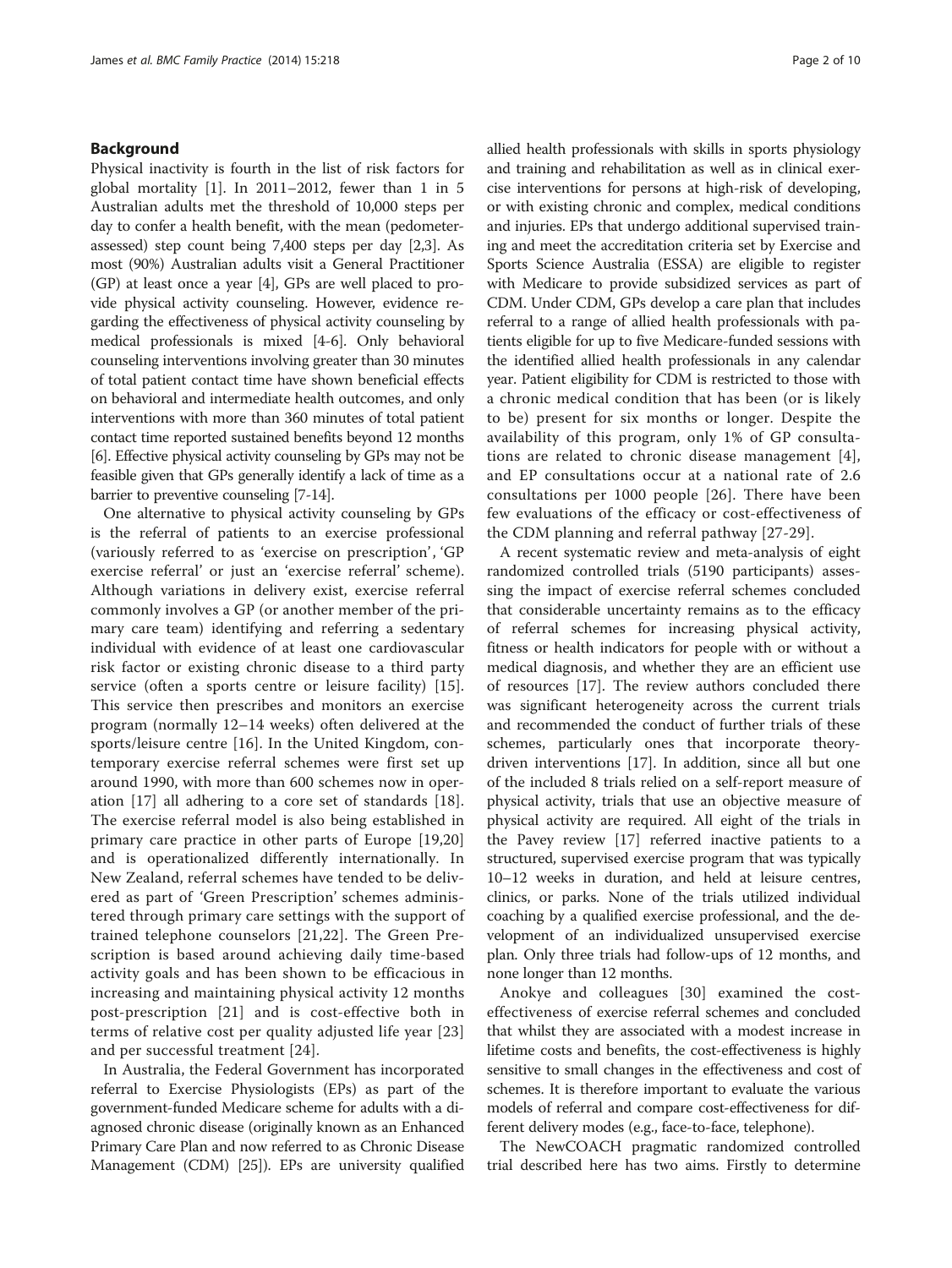the efficacy of GP referral of insufficiently active patients (regardless of their chronic disease status) for physical activity counseling by EPs (either face-to-face or predominately via telephone), based on patients' objectively assessed physical activity levels, compared with usual care. Secondly to compare the equivalence and cost-effectiveness of face-to-face and telephone counseling.

# **Methods**

# Design

The study was a three arm, parallel group, individually randomized pragmatic trial designed to determine the effect of physical activity counseling by an EP for patients referred from primary care (see Figure 1). Follow-up assessments occurred three and 12 months post-randomization. A

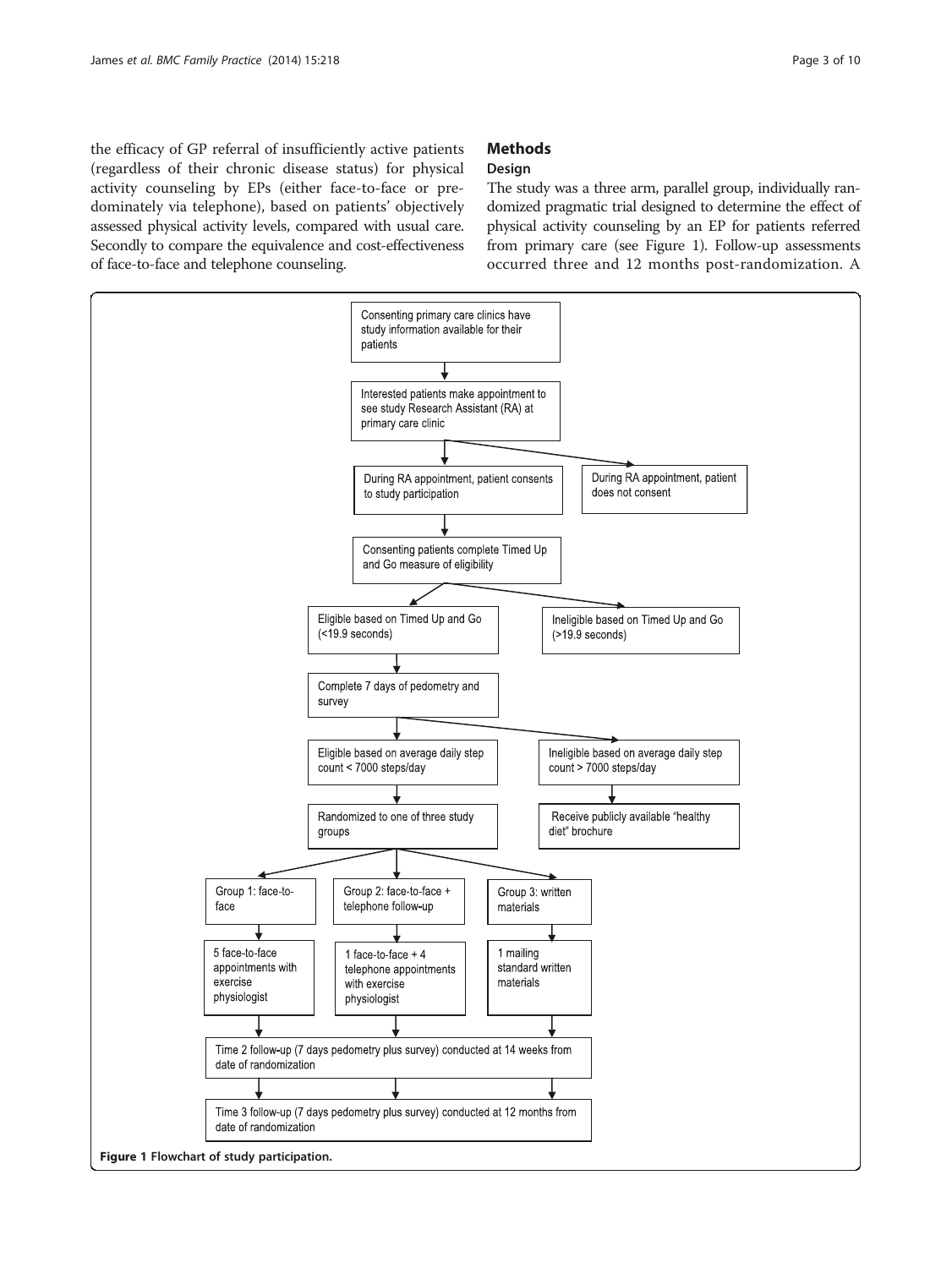pragmatic trial (a term first coined by Schwartz and Lellouch in 1967) is a randomized controlled trial whose purpose is to inform decisions about practice [\[31\]](#page-9-0). The current trial was deemed pragmatic as it was: 1) examining the intervention when used in normal practice, had little restriction on participants (e.g., inclusion of overweight/obese participants or those with multiple comorbidities); 2) it was conducted in the usual primary care setting with no additional resourcing; 3) the intervention (exercise counseling) delivered by EPs was applied flexibly based on their professional judgement and the preferences of the participant, and; 4) the outcomes (physical activity behavior at 12 months, cost) are directly relevant to participants, healthcare providers and funders [[31](#page-9-0)]. This protocol follows recommended reporting procedures [\[31,32\]](#page-9-0).

# Recruitment

#### Recruitment of primary care clinics

All primary care clinics situated in Newcastle and the surrounding areas of Lake Macquarie, and the lower Hunter (Maitland) were identified via lists held at a regional organization for primary care (Hunter Medicare Local) and via cross-checking with the local white pages electronic phone directory. All practices were invited by telephone to participate. In line with recommendations for conducting research in primary care [\[33](#page-9-0)], primary recruitment was conducted by a practicing GP (Chief Investigator Ewald) who had clinical credibility with the target group. CI Ewald attended a practice meeting at interested clinics to describe the aims of the study and the requirements of participating practices. A second recruitment pool in Inner West Sydney was established through partnership with the Inner West Sydney Medicare Local. The Inner West Sydney Medicare Local held lists of all clinics in the local area, and all GPs were invited to attend a dinner to hear CI Ewald describe the study. For GPs that expressed interest in the research study but were unable to attend the GP dinner, a separate face-to-face meeting was scheduled to provide information about the research study. Participating GP clinics in both areas were offered a small fee (AUD\$50 for each day) to cover administration expenses for the use of an available room for the research assistant to meet with potential participants.

### Recruitment of participants

Patients attending appointments at participating practices were advised about the study by GPs, practice nurses, receptionists, and via promotional materials placed in the waiting room and reception area, or a combination of these strategies. The aim was for GPs to identify potentially eligible patients and initiate discussion of the study

with them. After discussion with their GP, interested patients were asked to book an appointment on one of the pre-determined recruitment days to speak to a research assistant about the study. There has been a blurring in previous trials between 'GP referral' and 'recruitment from the primary care setting'. The first maximizes the influence of the doctor-patient relationship and inherently involves the clinician in patient care, whilst the second utilizes the primary care setting to identify potentially eligible patients, and may or may not involve the treating clinician (e.g., having a research assistant recruit patients from the clinic waiting room). To maintain the method most closely resembling real world practice and to ensure a genuine GP referral pathway, situating a research assistant in the waiting room for recruitment was not employed in the current trial. This pragmatic approach needed to be balanced with limiting the amount of time required by GPs or other practice staff to undertake patient screening (that related to the research trial and would not be necessary in usual practice for a referral scheme) [\[33\]](#page-9-0). For this reason, following identification and referral of the potentially eligible patient, a study-specific research assistant undertook all study screening and consentrelated activities during a scheduled appointment at the practice rooms.

#### Eligibility and screening

During the scheduled appointment, the research assistant explained the study and obtained informed consent from patients who met the following eligibility criteria: 18 years of age or older, with regular access to a telephone, able to complete the study measures and interventions in English, plan to live within the defined geographic recruitment area for the following 12 months and willing to undergo screening. Patients needed to be able to safely participate in either of the interventions (face-to-face only, or face-to-face and telephone).

A two-stage screening process was used. Firstly, during the scheduled appointment with the research assistant, consenting patients were screened using the Timed Up and Go three metre test [[34\]](#page-9-0). Patients who took longer than 19.9 seconds [[34\]](#page-9-0) to rise from a chair, walk three metres, turn around, and walk back were excluded as they were considered too frail or disabled to begin an unsupervised physical activity program without appropriate rehabilitation. The second stage of screening occurred after the appointment and required the patient to wear a pedometer and record on a log sheet their step count for seven days. Patients posted back the completed log sheet and, after assessment by the research manager, were excluded if they achieved more than an average of 7000 steps per day [[35](#page-9-0)]. This was a more stringent eligibility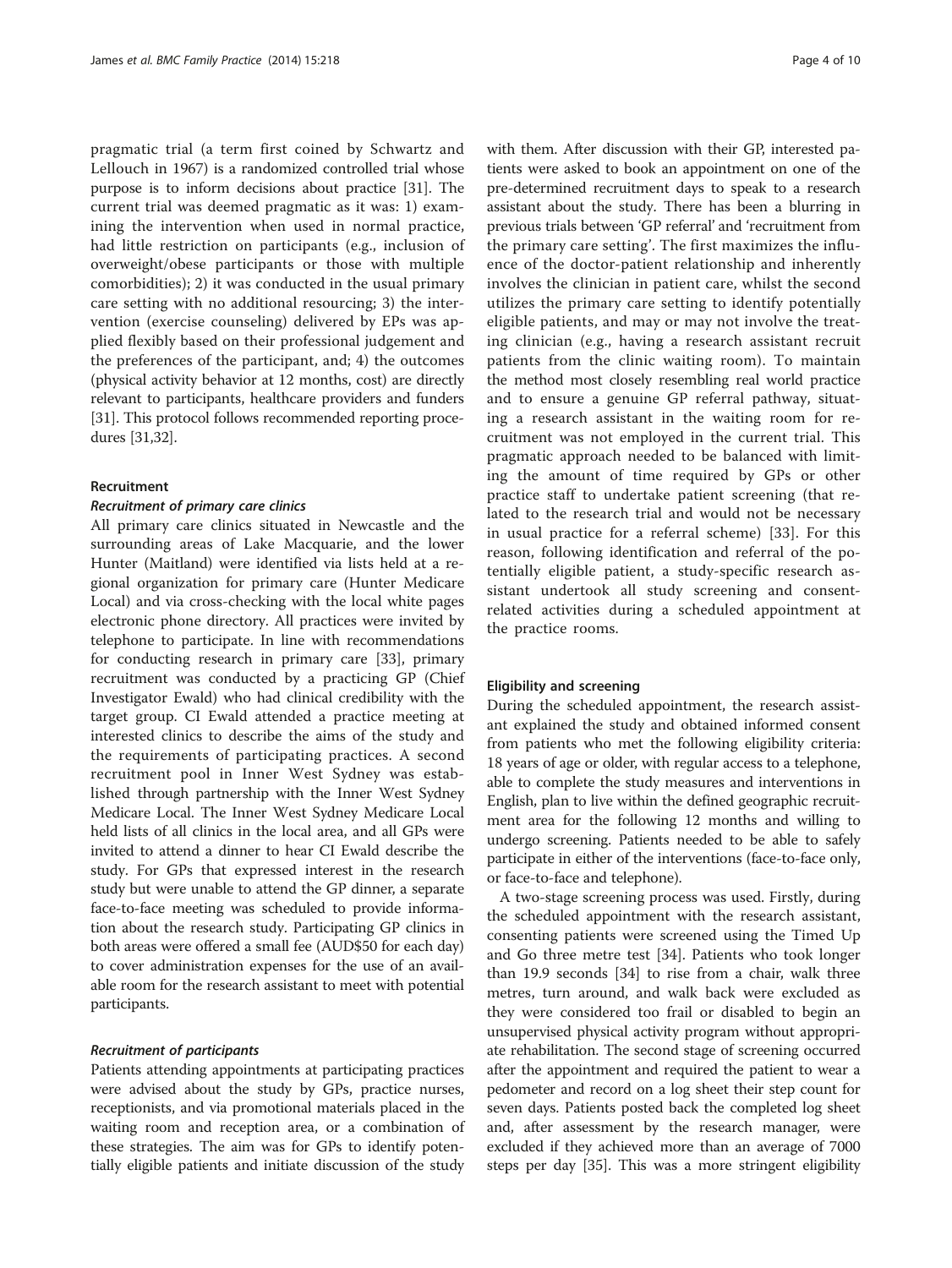measurement of current PA than the commonly utilized self-reported method of screening but was deemed necessary to: a) ensure sample were insufficiently active at baseline and therefore avoid potential ceiling effect; and b) exclude potential participants who were very active and may have been interested in accessing specialist exercise advice to enhance performance.

#### Randomization and blinding

Random allocation of eligible participants was conducted in two stages, and in order to offer participants a service that was geographically accessible they were asked to indicate the suburbs where they would prefer to see an EP. First, eligible patients were randomly assigned in a 1:2 ratio to the usual care group or to the intervention group using a randomized block design stratified by participant gender with block sizes of 6. Second, those allocated to the intervention group were randomly assigned in a 1:1 ratio to face-to-face only or face-toface and telephone counseling using a randomized block design stratified by participant gender and the suburb location of the EP, using block sizes of 6. The randomization process occurred on computer at a centralized location by an independent statistician. Participants were notified of group allocation by letter. Central randomization allowed concealment of allocation from research assistants and GPs until group assignment had occurred. Blinding of participants and EPs was not feasible. Contamination was minimized as the intervention was not delivered at the primary care site and follow-up data collection occurred by mail, with patient-reported survey and pedometer-assessed step counts, so was not influenced by study team members. The data analyst was blinded to group allocation, as surveys were de-identified and did not contain study group information.

## Interventions

Physical activity behavior change counseling was guided by Bandura's Social Cognitive Theory (SCT) [\[36](#page-10-0)]. The constructs operationalized as part of the intervention included: self-efficacy, outcome expectations, social support, perceived physical environment, attitudes, confidence to change behavior, goals and intentions.

The physical activity behavior change counseling was delivered by accredited EPs in private practice. All accredited EPs working within the geographic areas were invited to participate in the study. EPs provided the following information: a curriculum vitae, two referees, current professional indemnity and public liability insurance certification, and proof of professional membership of ESSA. EPs attended a five hour studyspecific training session conducted by members of the research team with expertise in theory-driven behavior

change and communication skills. The training comprised a mix of oral presentations, written information, role plays, feedback, and small group discussion, based on effective evidence-based physician training strategies [[37](#page-10-0)]. The content of the training session covered the importance of behavior change theory (especially SCT) and how to operationalize SCT constructs using a patient-centred behavior change counseling approach.

## Group 1: referral for face-to-face physical activity counseling

Participants randomized to Group 1 attended five faceto-face consultations with an EP over the 13-week intervention period (13 weeks from date of randomization). The initial consultation was approximately 60 minutes, and each follow-up appointment was approximately 30 minutes in duration. The EP consultations were at no cost to participants, and EPs were reimbursed by the research team at a rate of AUD\$90 per initial consultation and AUD\$55 per follow-up consultation. Consultations occurred at the EPs private practice. The initial consultation comprised an assessment of the participant's ability to safely undertake physical activity, and the application of behavior change strategies to enhance participation in physical activity, such as goal setting, the identification of barriers to physical activity and collaborative problem-solving to identify strategies to overcome personal barriers to physical activity. At follow-up visits, progress against goals was assessed, new goals set, and any challenges discussed using the same collaborative problem-solving approach. All consultations were patient-centred and tailored to the participant's physical activity preferences, capability, medical limitations (if present) and personal barriers. Discussion of cognitive and behavioral strategies, derived from SCT, occurred as appropriate to each person's motivational readiness to change. Beyond the training in patient-centred counseling and behavior change strategies, there was no other attempt to standardize the intervention and its delivery across participants, EPs, or geographic location.

# Group 2: referral for face-to-face and telephone physical activity counseling

Participants randomized to Group 2 attended one face-toface consultation (60 minutes) with an EP and participated in four telephone counseling sessions with the same EP over the 13-week intervention period. The telephone calls were expected to take 30 minutes. The aims and content of the initial and subsequent consultations were the same as for Group 1.

If an EP assessed during the initial face-to-face consultation that the patient in either Group 1 or Group 2 had a complex medical issue that would prevent them from being able to safely undertake increased exercise without appropriate supervision, then participants were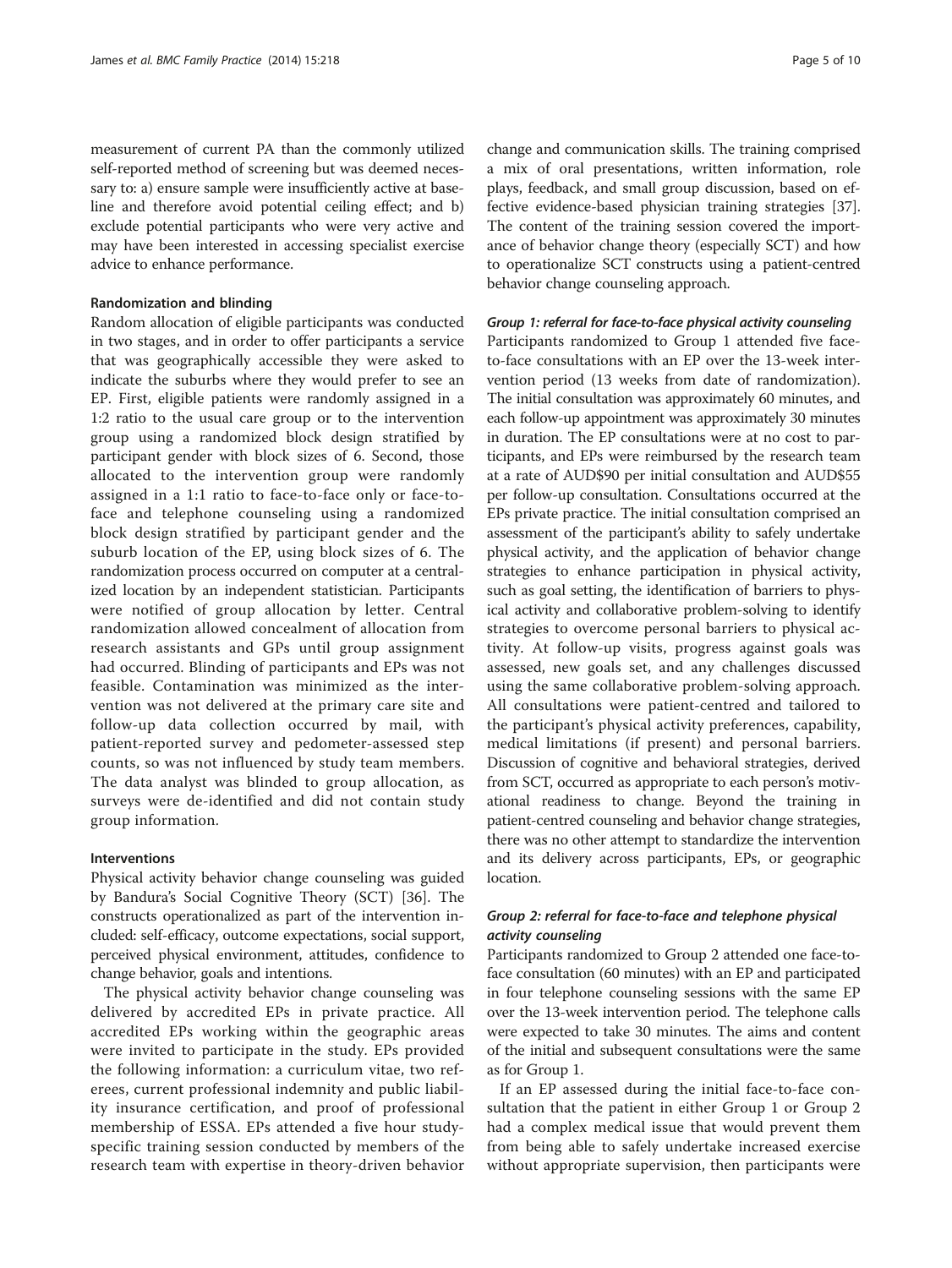deemed ineligible, and were excluded from the intervention and follow-ups.

#### Group 3: usual care

Group 3 received usual care from their GP and were mailed a generic health promotion brochure promoting physical activity and outlining the National Physical Activity Guidelines for Australians [\[38\]](#page-10-0).

# Intervention fidelity and process evaluation

During each EP consultation, the EP completed a checklist of topics covered during the consultation. Consultation checklists were returned to researchers with invoices for each of the consultations. The checklists were used to assess: the number of sessions completed with each participant, and the duration of each consultation, and any falls or injuries. The checklists also provided information on whether any of the following SCT strategies were discussed during each consultation: confidence to change behavior, goal setting, physical activity planning, goal review and monitoring, overcoming barriers, sources of social support, and sources of environmental support.

### **Outcomes**

Participants completed seven days of pedometry and completed a pen and paper survey at three and 12 months post-randomization.

# Primary outcome

The primary outcome was change in step counts, as measured by seven days of pedometry at baseline and 12 months post-randomization. Participants were instructed to wear an unsealed G-Sensor 2025 pedometer during waking hours and to record the total daily steps in a log. Pedometers have been shown to be a cost-effective option for objectively assessing activity by measuring step counts [\[39\]](#page-10-0). Daily step counts were recorded on a log sheet, along with duration of other physical activity that a pedometer does not capture, such as swimming or cycling. These other activities were converted via their respective MET values to equivalent step counts [\[40](#page-10-0)], and included in the calculation of average daily step counts. To increase the accuracy of activities not captured by pedometer, participants were asked to report the number of laps swum (50 metre pool), and the number of kilometres cycled. Each lap swum was deemed equivalent to 363 steps and each kilometre cycled was deemed equivalent to 878 steps. All 'other' activities were coded using previously reported step count values (table two) [[41\]](#page-10-0). Average daily step count comprised the total step count, including 'other activities', divided by the number of days with 10 or more hours of wear time. Every pedometer was tested for accuracy before every use, on a calibration machine, and had to measure 100 cycles of simulated steps within plus or minus two cycles. Whilst there is concern over the reactivity of participants to wearing pedometers, i.e. walking more during the time they are wearing the device [\[42\]](#page-10-0), any reactivity should be the same at baseline and follow up. At recruitment, participants could choose to be sent an SMS each morning reminding them to wear the pedometer.

#### Accelerometer sub-study

A sub-sample of participants was asked to wear an accelerometer, in addition to the pedometer. Consenting participants were provided with a three axis GeneActiv accelerometer worn at the wrist, recording at 40 Hz at each time point in addition to other study measures. Accelerometer data will be used to describe sitting time, and time spent at different activity intensities, and to validate self-reported steps and PA.

# Demographic and secondary outcomes Self-reported physical activity

Physical activity frequency and duration were measured using eight items from the Active Australia survey [\[43](#page-10-0)]. The survey evaluates four types of physical activity in the last week: walking, moderate physical activity, vigorous physical activity, and vigorous gardening or heavy work [[43\]](#page-10-0). The Active Australia survey has demonstrated reliability and validity and acceptable test-retest reliability [[44\]](#page-10-0).

#### Sedentary behavior

Sedentary behavior was measured using five items asking about time spent sitting (hours and minutes) during the last working and non-working day in each of the following domains: (a) while traveling to and from places; (b) while at work; (c) while watching television; (d) while using a computer at home; and (e) at leisure not including watching television (e.g., visiting friends, movies, eating out) [[45](#page-10-0)]. The five item measure has demonstrated reliability and validity for sitting time on weekdays, but is less reliable for weekends and less structured leisure activities [[45](#page-10-0)].

# Quality of life

Quality of life was assessed using the AQoL 8D 35-item survey, which measures quality of life across eight dimensions: independent living, relationships, mental health, coping, pain, sense, life satisfaction, and self-worth [[46](#page-10-0)]. The AQoL 8D has been shown to have strong validity [[47](#page-10-0)] and good reliability [\[48\]](#page-10-0).

#### Depression

The Centre for Epidemiologic Studies Depression Scale (CES-D) 20-item scale was used to measure depressive symptoms. It was designed to measure depressive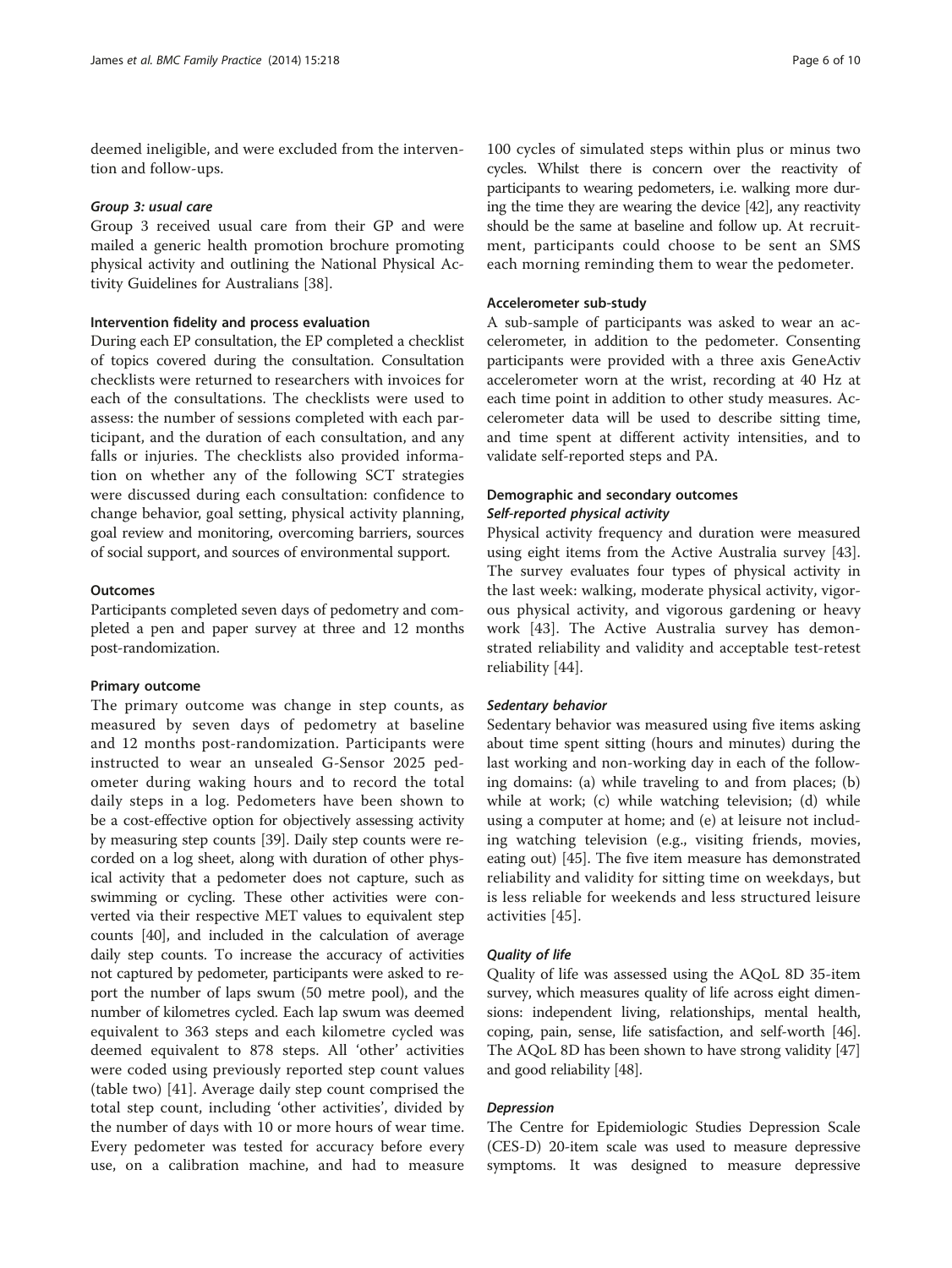symptoms in the general population, and it has acceptable reliability and validity [\[49\]](#page-10-0).

# Potential mediators of physical activity

A three month time reference was provided for all of the potential mediators (based on SCT) of physical activity. For purposes of mediation analysis, "regular physical activity" was defined as "30 minutes or more per day over at least 5 days per week, and adds up to 150 minutes or more per week" which is consistent with national guidelines for Australian adults [\[38\]](#page-10-0).

- Goals and intentions Behavioral goal was measured with one item which asked "How likely is it that you will do 'regular physical activity' within the next 3 months?" on a scale from 0-100% [\[50\]](#page-10-0). To assess action planning, four items were designed to measure plans made in relation to regular physical activity, with a five point Likert-type scale from 1 'Not at all' to 5 'Very much'. These four questions have internal reliability ranging from 0.92 to 0.95 [\[51](#page-10-0)].
- Self-efficacy Nine items were used to measure confidence to participate in regular physical activity, and were measured on a five point Likert-type scale from 1 'Not at all' to 5 'Extremely' [[52\]](#page-10-0). The items show internal reliability from 0.88 to 0.90 [\[52\]](#page-10-0).
- Outcome expectations Ten items were used to measure outcome expectations, on a five point Likert scale from 1 ' Strongly disagree' to 5 'Strongly agree'. Five measured positive outcome expectations and five measured negative outcome expectations [[52](#page-10-0)]. With Cronbach alphas of 0.79 for the positive scale, and 0.71 for the negative scale, these measures have adequate validity and reliability for use in a general adult population [\[52\]](#page-10-0).
- Social support Two items were used to measure social support in relation to participating in regular physical activity on a five point Likert-type scale from 1 'Not at all' to 5 'Very much' [\[50\]](#page-10-0) with a correlation of 0.57 in the total sample [\[53\]](#page-10-0).
- Perceived environmental local surroundings Nine items were used to assess the local suburb's physical surroundings (1. Greenery; 2. Interesting things to look at; 3. Pleasant natural features; 4. Footpaths on most streets; 5. Footpaths that are well-lit at night; 6. Lots of traffic; 7. Live near busy road; 8. Unsecured dogs; 9. Feel safe walking home at night) [\[54\]](#page-10-0). The reliability of these nine items has been reported as moderate to substantial, with individual item ICCs ranging from 0.51 to 0.74 [\[54](#page-10-0)].

#### Socio-demographic and medical characteristics

Thirty questions were used to assess socio-demographic and medical characteristics (date of birth, country of birth,

gender, marital status, level of education, income, work status), waist circumference (self-measured using a provided paper tape measure and standardized instructions), weight, height, health status and lifestyle behaviors, dog ownership and time spent walking with the dog, and participant preferences for study group allocation. Where possible, survey items were taken directly from, or based on, validated surveys [\[55-58](#page-10-0)].

# Contamination and adverse events

At three month and 12 month follow-up surveys, participants were asked to report on their use of any physical activity health education or promotion programs, the factors that influenced their physical activity levels since the previous survey, and recall any falls or injuries since the previous survey. The checklist completed by EPs after each consultation also prompted recording of any falls or injuries suffered by the participant.

#### Follow-up and minimization of attrition

Since attrition reduces the effective sample size and can introduce bias, strategies shown to increase response to questionnaires in a Cochrane review were employed [[59\]](#page-10-0). Accordingly, if the completed survey, pedometer and pedometer log sheet was not received after two weeks, participants received a reminder postcard. If not received after a further two weeks, participants received a reminder telephone call or reminder email, and a second copy of the questionnaire was mailed, if requested. Participant attrition and adverse events were monitored at each stage of the trial by the Research Manager.

# Sample size

A sample size of 79 participants per group will provide 90% power to detect a differential increase of 1000 steps per day at 12 months between the two intervention groups and the usual care group at the 5% significance level. This sample size was calculated assuming that the usual care group will increase their average daily step count by 1000 steps, and the standard deviation of 2500 observed in the pilot study. Attrition rates are estimated to be 10% over the twelve month period [[60](#page-10-0)]. This results in a total required sample of 261 ( $n = 87$  per group).

#### Statistical analyses

Baseline data will be summarized as the number of observations, means, standard deviations, medians, minimums and maximums where the data are continuous and as number of observations and frequencies where the data are categorical. The data will be presented separately by treatment group.

The primary endpoint (mean change in daily step counts from baseline to 12 months) will be analyzed using a constrained linear mixed model approach [[61](#page-10-0)],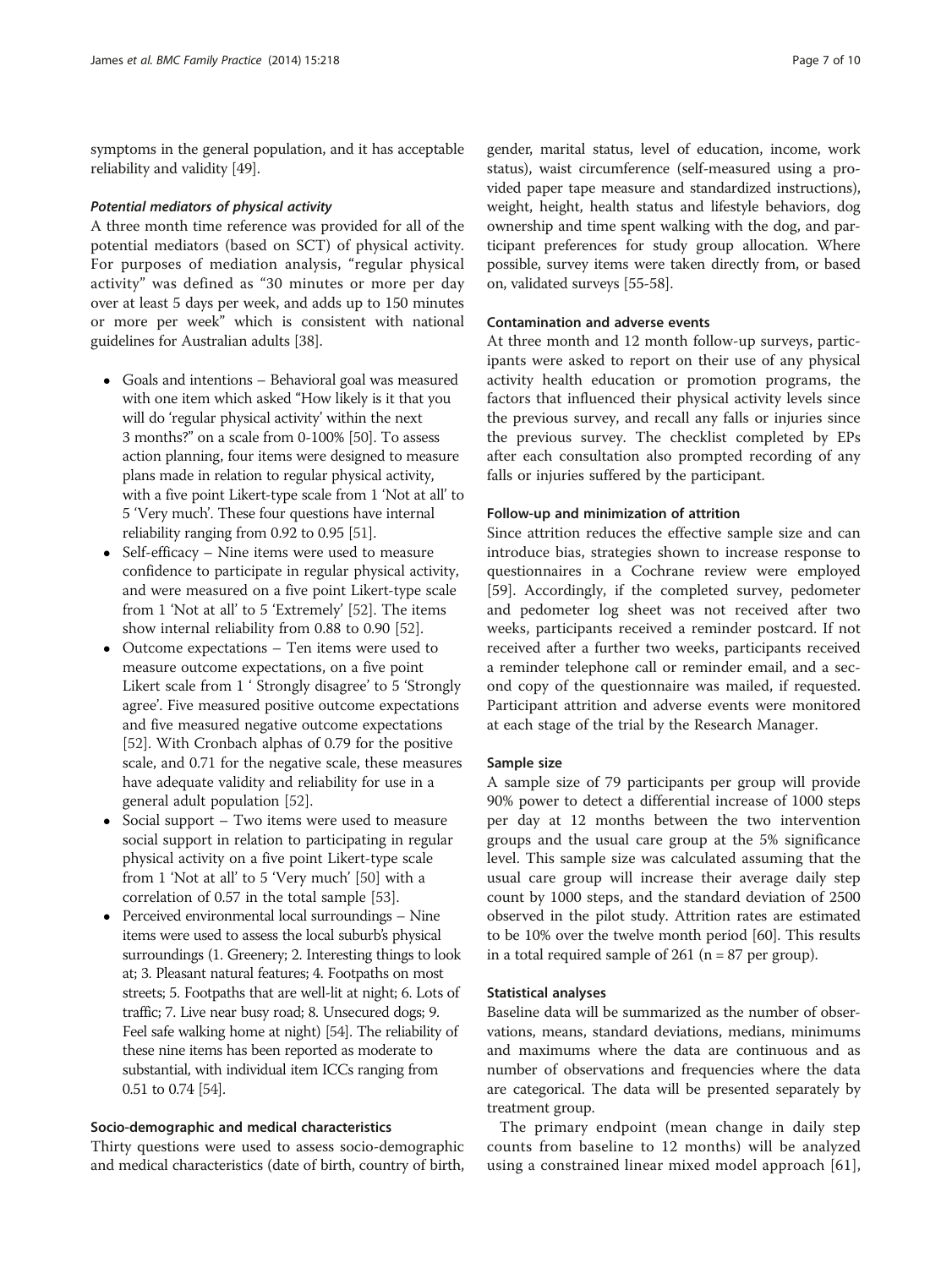where the outcome in the model is the mean number of steps per day at each time point, but the baseline mean responses for the treatment groups are assumed equal. This approach has been shown to be robust when missing data depend on baseline values [\[62](#page-10-0)]. Predictor variables in the model will include fixed effects for group (usual care as reference and group 1: face-toface, group 2: telephone), time (baseline as reference, 3 months and 12 months) and the interaction between group and time. A subject level random intercept will be included in the model to allow for correlations arising from repeated measures. There may be some variation to this model after checking its underlying assumptions of multivariate normality, linearity and equal variance and clustering. The primary comparison will be between the combined intervention groups (group 1: face-to-face and group 2: telephone) and usual care. A secondary analysis will examine the difference in step counts at 3 months, and if significant differences are found in the primary analysis, will also explore if there are differences between treatment groups (face-to-face and telephone). Sub group analyses will be conducted by sex, BMI category and diagnosed chronic disease versus none. Sensitivity analyses will explore the impact of individual EP, GP clinic, and after removing the steps imputed from self-reported physical activity. The analysis will be conducted on an intentionto-treat basis with alternative methods of accounting for missing data: multiple imputation, and pattern mixture modelling [\[63\]](#page-10-0).

Process evaluation will be assessed by calculating adherence with intervention (mean number of sessions completed, average time of intervention delivery for face-to-face and telephone counseling sessions). Intervention fidelity will be assessed by coding of EP checklists.

## Economic analysis

Economic analysis from the health funder perspective will form part of this trial. Costs of the intervention will be derived from the time spent by the EPs on consultations in person and by phone, and on record keeping, and will include the time spent by the GP making the referral. Utility will be derived from the AQoL responses transformed into Quality Adjusted Life Years (QALYs) and the incremental cost per QALY will be calculated.

#### Secondary analyses

- i. An exploration of whether change in physical activity behavior results in spontaneous change in other health behaviors (smoking, alcohol consumption).
- ii. An examination of the predictors of participants who adhere with the NewCOACH intervention.
- iii. Mediation and moderation analyses to identify factors associated with physical activity behavior change.
- iv. An exploration of whether there is any difference in intervention efficacy between people who receive their preferred study group allocation and those who do not.
- v. The impact of the physical activity intervention on quality of life, depression, and fatigue.
- vi. Relationships between changes in step count and changes in accelerometer-derived sitting time.

# Ethics

The study has been approved by the University of Newcastle's Human Research Ethics Committee (H-2011-0063).

# **Discussion**

The NewCOACH study is a three-arm pragmatic randomized trial that aims to determine the efficacy of GP referral of insufficiently active patients (regardless of their chronic disease status) for physical activity counseling (either face-to-face or predominately via telephone) by exercise specialists, based on patients' objectively assessed physical activity levels, compared with usual care. If the trial is efficacious, the equivalence and costeffectiveness of face-to-face counseling versus telephone counseling will be assessed.

Strengths of this study include the pragmatic design, the use of an objective measure of physical activity, the use of qualified exercise specialists (EPs) to deliver the theory-based behavior change counseling, and the 12 month follow-up to assess maintenance of behavior change. Limitations of the study include that only a sub-sample will provide accelerometer data.

If the physical activity counseling is efficacious, this will have implications for the design of future exercise referral schemes and EP funding models both in Australia and internationally. If the trial demonstrates that referral to an EP for coaching is an effective way to get people more active, it will be very attractive to GPs to make greater use of CDM pathways. Current funding legislation in Australia restricts CDM to those with an existing chronic disease [\[64](#page-10-0)]. If improvements in physical activity can be demonstrated for previously inactive but otherwise healthy adults in this trial, this will provide support for expansion in the eligibility criteria for the Medicare allied health initiative to include insufficiently active patients who do not have a chronic condition. This would be a significant shift away from just treatment of disease, and would acknowledge the role of allied health professionals in preventing disease in partnership with primary care clinicians. In addition, Medicare funding currently only recognizes face-to-face consultations. Evidence that telephone coaching is equally or more effective could lead to the funding of EP services for telephone delivery which would increase the reach and flexibility of this service.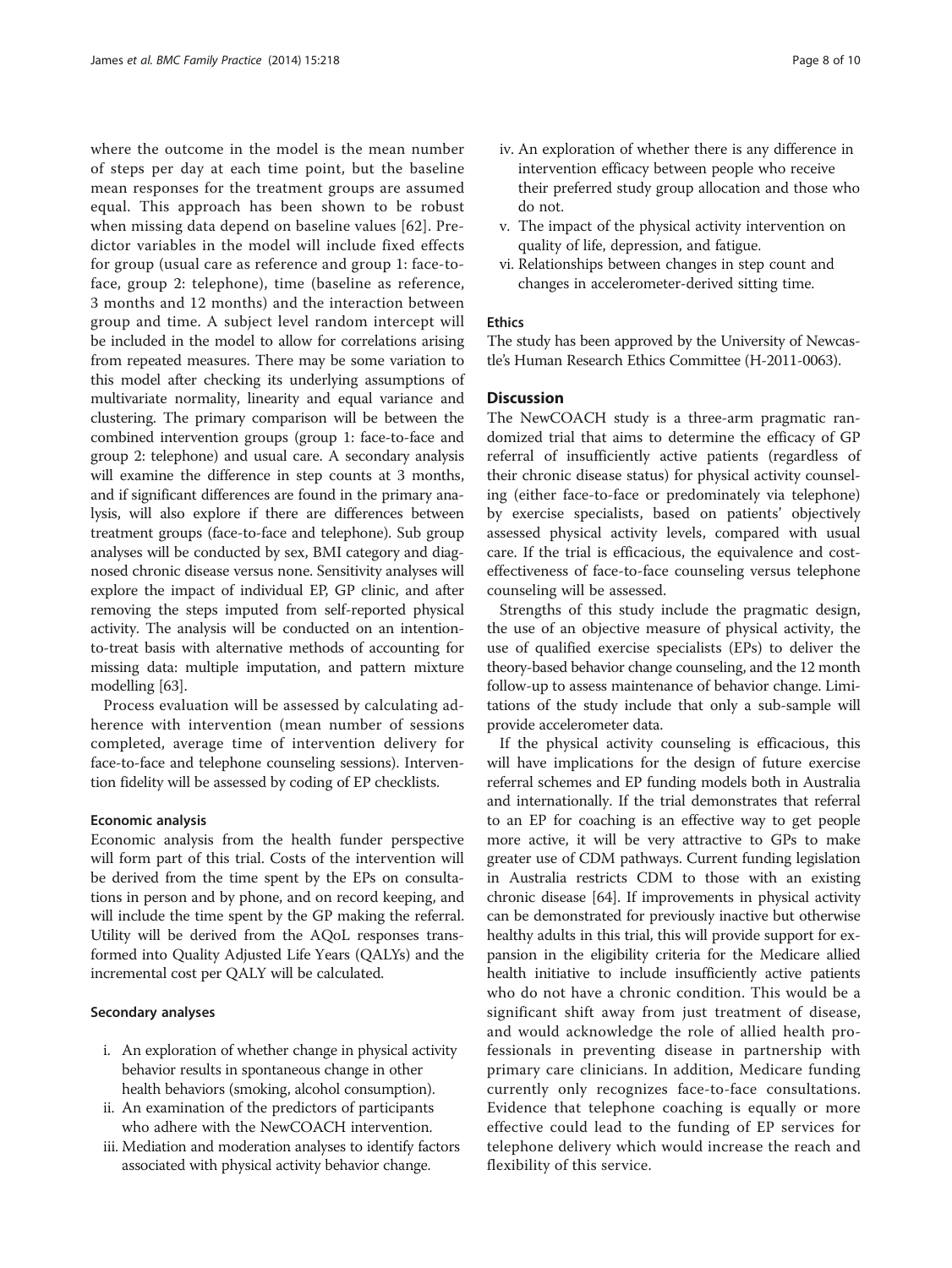#### <span id="page-9-0"></span>**Abbreviations**

GPs: General practitioners; CDM: Chronic disease management; EP: Exercise physiologist; ESSA: Exercise and Sports Science Australia; SCT: Social cognitive theory; ITT: Intention to treat; QALY: Quality adjusted life years.

#### Competing interests

The authors declare they have no competing interests.

#### Authors' contributions

EJ, BE, RP, NJ & WB conceived the study and obtained the funding. PM provided statistical advice. BE, AB, FY and CH coordinated recruitment of primary care clinics. RP & NJ developed the content and led the SCT-based counseling training of the exercise physiologists. EJ, BE, RP, NJ, WB, AB, & FS devised and carried out data collection procedures. All authors contributed to the manuscript and approved the final version.

#### Acknowledgements

This work is supported by a National Health and Medical Research Council Project Grant (APP631062). RCP is supported by a Senior Research Fellowship Salary Award from the National Health and Medical Research Council.

#### Author details

<sup>1</sup>School of Medicine and Public Health, University of Newcastle, Callaghan, NSW, Australia. <sup>2</sup>Priority Research Centre for Health Behaviour, University of Newcastle, Callaghan, NSW, Australia. <sup>3</sup>Priority Research Centre in Physical Activity and Nutrition, University of Newcastle, Callaghan, NSW, Australia. 4 Hunter Medical Research Institute, University of Newcastle, Callaghan, NSW, Australia. <sup>5</sup>School of Human Movement Studies, University of Queensland, St Lucia, QLD, Australia. <sup>6</sup>Inner West Sydney Medicare Local, Ashfield, NSW, Australia. <sup>7</sup>General Practice Research, School of Medicine, Sydney, The University of Notre Dame, Darlinghurst, NSW, Australia.

## Received: 3 December 2014 Accepted: 17 December 2014 Published online: 29 December 2014

#### References

- World Health Organization: Global Health Risks: Mortality and Burden of Disease Attributable to Selected Major Risks. Geneva: World Health Organization; 2009.
- 2. Australian Bureau of Statistics: Australian Health Survey: Physical Activity. ABS cat. no. 4364.0.55.004. Canberra: ABS; 2013.
- 3. Ewald B, Duke J, Thakkinstian A, Attia J, Smith W: Physical activity of older Australians measured by pedometry. Australas J Ageing 2009, 28(3):127–133.
- Britt H, Miller G, Charles J, Henderson J, Bayram C, Pan Y, Valenti L, Harrison C, O'Halloran J, Fahridin S: General Practice Activity in Australia 2009–10. General Practice Series no. 27. Cat. no. GEP 27. Canberra: AIHW; 2010.
- 5. U.S. Preventive Services Task Force: Behavioral counseling in primary care to promote physical activity: recommendations and rationale. Am Fam Physician 2002, 66(10):1931–1937.
- 6. Preventive Services US, Task Force: Behavioral counseling interventions to promote a healthful diet and physical activity for cardiovascular disease prevention in adults: U.S. preventive services task force recommendation statement. Ann Intern Med 2012, 157(5):367–372.
- 7. Smith BJ, van Der Ploeg HP, Buffart LM, Bauman AE: Encouraging physical activity five steps for GPs. Aust Fam Physician 2008, 37:24–28.
- Ampt AJ, Amoroso C, Harris MF, McKenzie SH, Rose VK, Taggart JR: Attitudes, norms and controls influencing lifestyle risk factor management in general practice. BMC Fam Pract 2009, 10:59.
- Eakin EG, Smith BJ, Bauman AE: Evaluating the population health impact of physical activity interventions in primary care - are we asking the right questions? J Phys Act Health 2005, 2:197–215.
- 10. Kennedy MF, Meeuwisse WH: Exercise counseling by family physicians in Canada. Prev Med 2003, 37:226–232.
- 11. Lawlor DA, Keen S, Neal RD: Increasing population levels of physical activity through primary care: GPs knowledge, attitudes and self-reported practice. Fam Pract 1999, 16(3):250–254.
- 12. McKenna J, Naylor P-J, McDowell N: Barriers to physical activity promotion by general practitioners and practice nurses. Br J Sports Med 1998, 32:242–247.
- 13. Passey M, Fanaian M, Lyle D, Harris MF: Assessment and management of lifestyle risk factors in rural and urban general practices in Australia. Aust J Prim Health 2010, 16:81–86.
- 14. Tulloch H, Fortier M, Hogg W: Physical activity counseling in primary care: who has and who should be counseling? Patient Educ Couns 2006, 64:6–20.
- 15. Morgan O: Approaches to increase physical activity: reviewing the evidence for exercise-referral schemes. Public Health 2005, 119:361–370.
- 16. National Institute for Health and Care Excellence: Four commonly used methods to increase physical activity. NICE public health guidance 2; 2006. [[http://www.nice.org.uk/guidance/ph2/resources/guidance-four-commonly](http://www.nice.org.uk/guidance/ph2/resources/guidance-four-commonly-used-methods-to-increase-physical-activity-pdf)[used-methods-to-increase-physical-activity-pdf](http://www.nice.org.uk/guidance/ph2/resources/guidance-four-commonly-used-methods-to-increase-physical-activity-pdf)]
- 17. Pavey TG, Taylor AH, Fox KR, Hillsdon M, Anokye N, Campbell JL, Foster C, Green C, Moxham T, Mutrie N, Searle J, Trueman P, Taylor RS: Effect of exercise referral schemes in primary care on physical activity and improving health outcomes: systematic review and meta-analysis. BMJ 2011, 343:d6462
- 18. A toolkit for the design, implementation and evaluation of exercise referral schemes [[http://www.bhfactive.org.uk/sites/Exercise-Referral-Toolkit/](http://www.bhfactive.org.uk/sites/Exercise-Referral-Toolkit/index.html) [index.html\]](http://www.bhfactive.org.uk/sites/Exercise-Referral-Toolkit/index.html)
- 19. Gusi N, Reyes MC, Gonzalez-Guerrero JL, Herrera E, Garcia JM: Cost-utility of a walking programme for moderately depressed, obese, or overweight elderly women in primary care: a randomised controlled trial. BMC Public Health 2008, 8:231.
- 20. Sorensen JB, Kragstrup J, Kjaer K, Puggaard L: Exercise on prescription: trial protocol and evaluation of outcomes. BMC Health Serv Res 2007, 7:36.
- 21. Elley CR, Kerse N, Arroll B, Robinson B: Effectiveness of counseling patients on physical activity in general practice: cluster randomized controlled trial. BMJ 2003, 326:793.
- 22. Kerse N, Elley CR, Robinson E, Arroll B: Is physical activity counseling effective for older people? A cluster randomized, controlled trial in primary care. J Am Geriatr Soc 2005, 53(11):1951–1956.
- 23. Dalziel K, Segal L, Elley CR: Cost utility analysis of physical activity counseling in general practice. Aust N Z J Public Health 2006, 30:57-63.
- 24. Elley R, Kerse N, Arroll B, Swinburn B, Ashton T, Robinson E: Costeffectiveness of physical activity counseling in general practice. N Z Med J 2004, 117:1207.
- 25. Chronic Disease Management Provider Information [\[http://www.health.](http://www.health.gov.au/internet/main/publishing.nsf/Content/mbsprimarycare-factsheet-chronicdisease.htm) [gov.au/internet/main/publishing.nsf/Content/mbsprimarycare-factsheet](http://www.health.gov.au/internet/main/publishing.nsf/Content/mbsprimarycare-factsheet-chronicdisease.htm)[chronicdisease.htm](http://www.health.gov.au/internet/main/publishing.nsf/Content/mbsprimarycare-factsheet-chronicdisease.htm)]
- 26. Cant RP, Foster MM: Investing in big ideas: utilization and cost of Medicare Allied Health services in Australia under the Chronic Disease Management initiative in primary care. Aust Health Rev 2011, 35:468–474.
- 27. Battersby MW, the SA HealthPlus Team: Health reform through coordinated care: SA HealthPlus. BMJ 2005, 330:662–666.
- 28. Black DA, Taggart J, Jayasinghe UW, Proudfoot J, Crookes P, Beilby J, Powell-Davis G, Wilson LA, Harris MF, the Teamwork Research Team: The Teamwork Study: enhancing the role of non-GP staff in chronic disease management in general practice. Aust J Prim Health 2013, 19:184-189.
- 29. Chew DP, Carter R, Rankin B, Boyden A, Egan H: Cost effectiveness of a general practice chronic disease management plan for coronary heart disease in Australia. Aust Health Rev 2010, 34:162–169.
- Anokye NK, Trueman P, Green C, Pavey TG, Hillsdon M, Taylor RS: The costeffectiveness of exercise referral schemes. BMC Public Health 2011, 11:954.
- 31. Zwarenstein M, Treweek S, Gagnier JJ, Altman DG, Tunis S, Haynes B, Oxman AD, Moher D, for the CONSORT and Pragmatic Trials in Healthcare (Practihc) groups: Improving the reporting of pragmatic trials: an extension of the CONSORT statement. BMJ 2008, 337:a2390.
- 32. Chan AW, Tetzlaff JM, Gotzsche PC, Altman DG, Mann H, Berlin JA, Dickersin K, Hrobjartsson A, Schulz KF, Parulekar WR, Krleza-Jeric K, Laupacis A, Moher D: SPIRIT 2013 explanation and elaboration: guidance for protocols of clinical trials. BMJ 2013, 346:e7586.
- 33. James EL, Talbot L: Conducting research in general practice: lessons learnt from experience. Health Promot J Austr 2005, 16(1):41-46.
- 34. Podsiadlo D, Richardson S: The timed "up & go": a test of basic functional mobility for frail elderly persons. J Am Geriatr Soc 1991, 39:142-148.
- 35. Tudor-Locke C, Craig CL, Brown WJ, Clemes SA, De Cocker K, Giles-Corti B, Hatano Y, Inoue S, Matsudo SM, Mutrie N, Oppert J-M, Rowe DA, Schmidt MD, Schofield GM, Spence JC, Teixeira PJ, Tully MA, Blair SN: How many steps/day are enough? for adults. Int J Behav Nutr Phys Act 2011, 8:79.